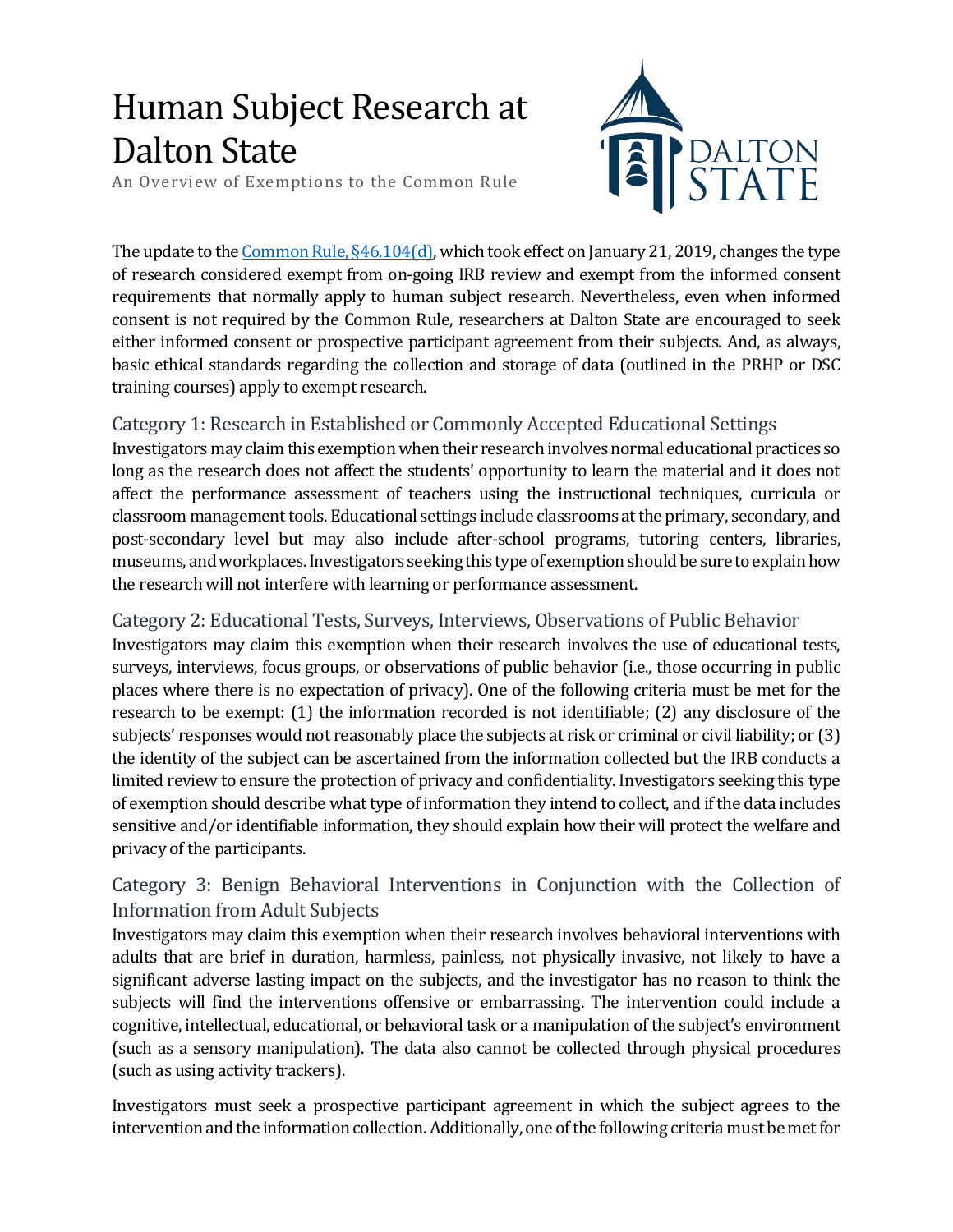the research to be exempt: (1) the information is collected in such a way that the identity of the subjects cannot be readily ascertained; (2) any disclosure of the subjects' responses would not reasonably place the subjects at risk or criminal or civil liability; or (3) the identity of the subject can be ascertained from the information collected but the IRB conducts a limited review to ensure the protection of privacy and confidentiality. If researchers choose to use deception as a part of their protocol, they must let those subjects know they may be unaware or misled about the nature or purpose of the research as part of the prospective participant agreement. Investigators seeking this exemption should address the nature of the intervention and the mechanism for information collection; they should also indicate whether they intend to collect sensitive and/or identifiable information and how they will obtain participant agreement.

### Category 4: Secondary Research for Which Consent is Not Required

Investigators may claim this exemption when their research involves the secondary use of identifiable private information or identifiable biospecimens if the data was not collected for research purposes or the data was collected for research not related to the proposed study. One of the following criteria must be met for the research to be exempt: (1) the information or biospecimens is publicly available; (2) the information is recorded by the investigator in a way that the identity of the subject cannot not be easily ascertained, the investigator does not contact the subject, and the investigator will not reidentify the subject; (3) the research involves only information collection and analysis involving the investigator's use of identifiable health information regulated by 45 CFR 160 and 164; or (4) the research is conducted by or on behalf of a federal agency using government collected data obtained for non-research purposes.

## Category 5: Research and Demonstration Projects that Are Conducted or Supported by a Federal Department or Agency

Investigators may claim this exemption when their research is supported by a federal agency. Under the old guidelines, the exemption only applied to federal agencies conducting research; however, the new guidelines allow outside investigators to study and evaluate how to improve federal programs so long as the federal government funds the research. Federal agencies will post information on projects eligible for this exemption on their websites. Since research under this category requires a federal grant, researchers should ensure they have followed the college's policy on grant research.

## Category 6: Taste and Food Quality Evaluation and Consumer Acceptance Studies

Investigators may claim this exemption when their research involves taste tests to determine quality of foods or consumer preference. To qualify, the food must not contain ingredients or additives that exceed levels the FDA considers safe for consumption.

The revised common rule also added two new exemptions (Category 7 and Category 8) relating to the storage, maintenance, and secondary research use of identifiable biospecimens and identifiable private information. These new exemptions deal primary with biomedical research, though they might also cover some social or behavioral research. Due to the regulatory requirements necessary to track whether the researchers obtained"broad consent" at the time of the initial study, the college will require researchers proposing secondary use research of identifiable data to complete an application for non-exempt research.

#### Information on Completing Exempt Applications

Although the revised Common Rule allows for self-determination for certain exempt categories, Dalton State College will not implement self-determination. All human subjects research must be